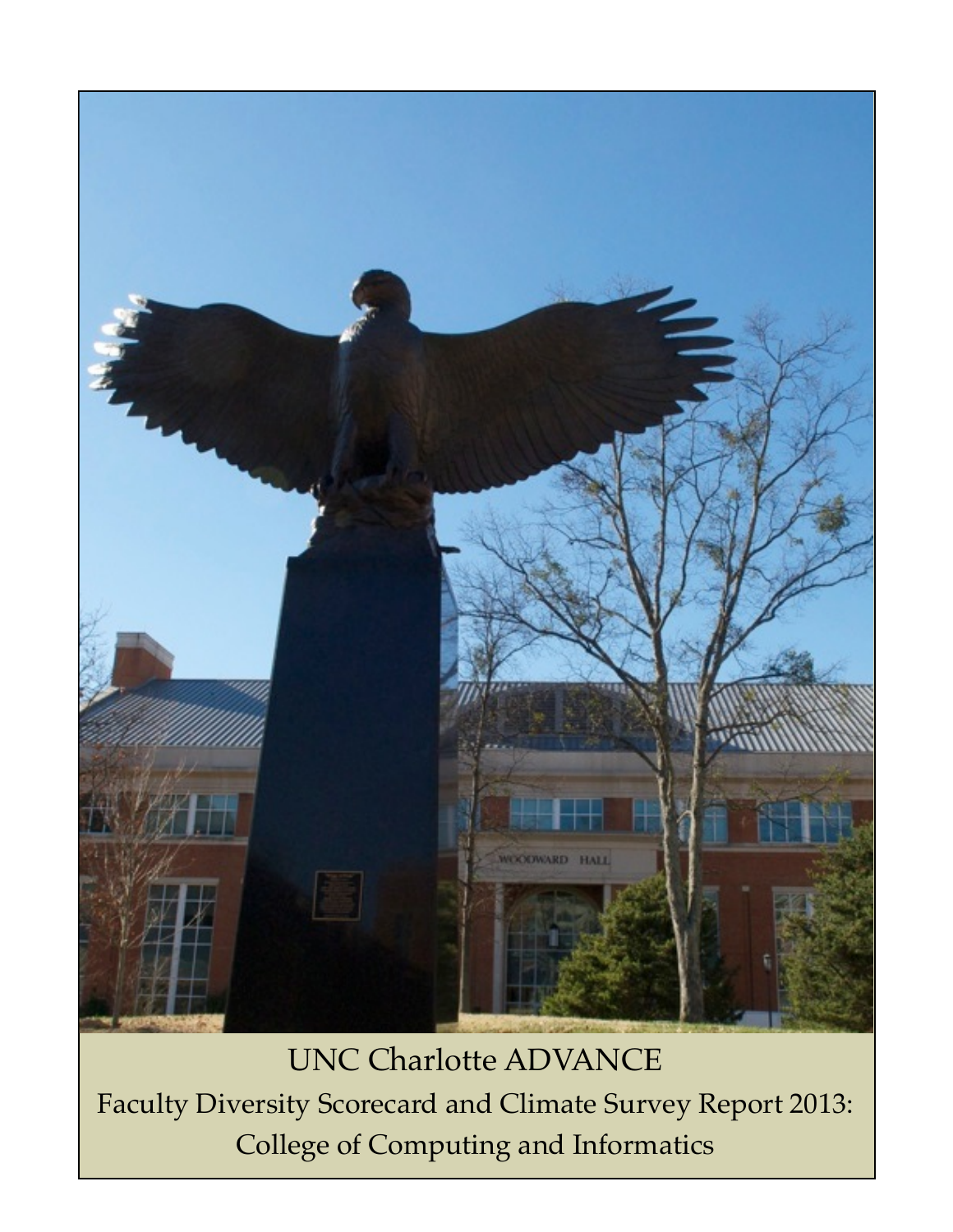

## Current State of Faculty Diversity

Monitoring the current state of faculty diversity enables UNC Charlotte to identify its strengths and areas of focus for growth and future direction. This scorecard presents the College of Computing and Informatics faculty diversity goals from the 2010-2015 Strategic Plan, relevant data on faculty diversity and opinions of diversity equity. Data sources include UNC Charlotte Academic Affairs, Human Resources, Institutional Research, and the ADVANCE Faculty Climate Survey. This scorecard is based on data from the 2011 - 2012 academic year.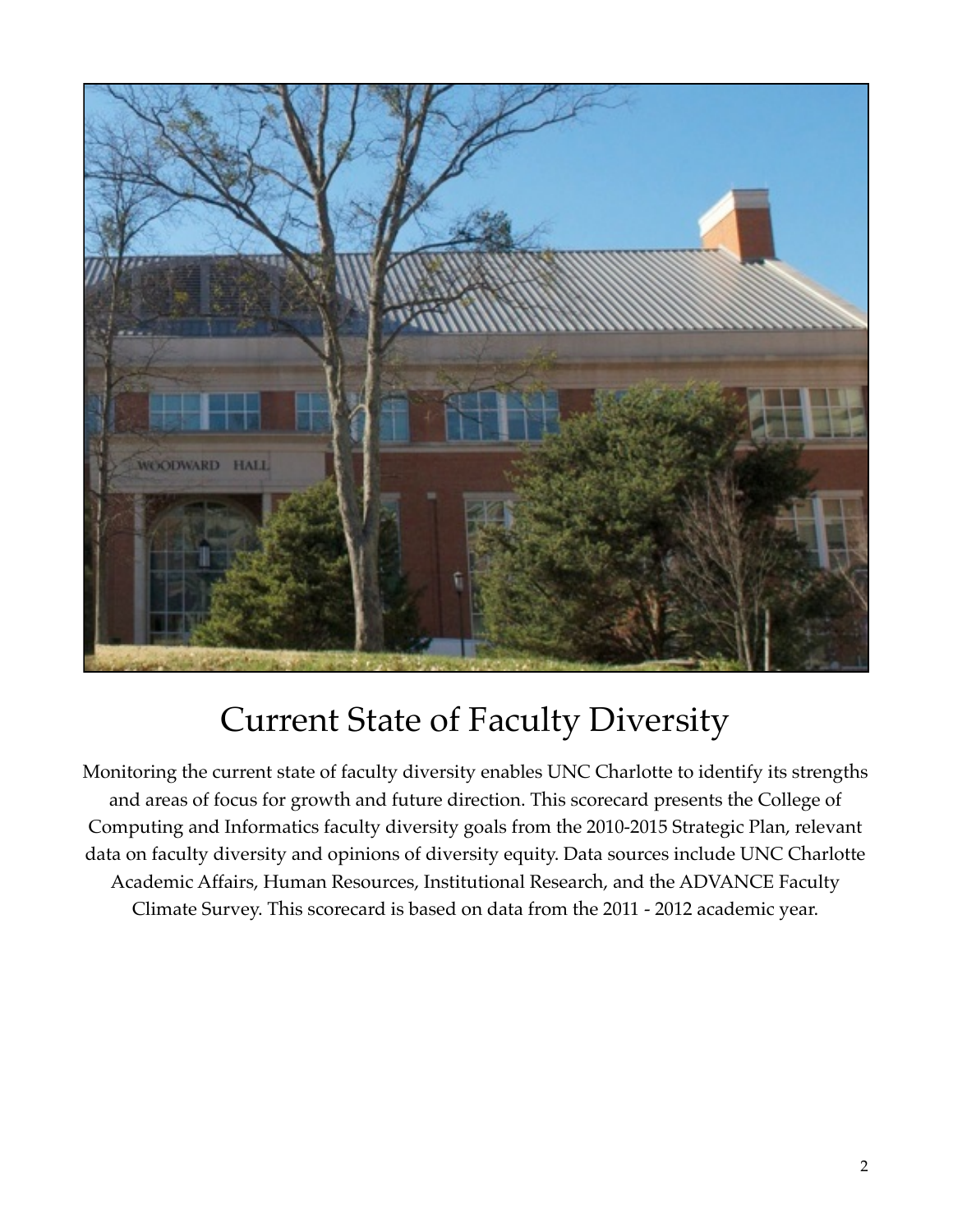| <b>Faculty Diversity Scorecard</b>                                                                       |                                               |                                                                                     |                      |  |  |
|----------------------------------------------------------------------------------------------------------|-----------------------------------------------|-------------------------------------------------------------------------------------|----------------------|--|--|
| <b>College of</b><br><b>Computing and</b><br>Informatics<br><b>Faculty Diversity</b><br><b>Scorecard</b> | <b>Faculty Diversity</b>                      | <b>Underrepresented Minority (URM)</b><br><b>Composition</b>                        | <b>Below Average</b> |  |  |
|                                                                                                          |                                               | The percent of URM faculty is below the<br>national average.                        |                      |  |  |
|                                                                                                          |                                               | <b>Gender Composition</b>                                                           | • Above Average      |  |  |
|                                                                                                          |                                               | The percent of female faculty is above<br>the national average.                     |                      |  |  |
|                                                                                                          | Reappointment,<br><b>Promotion and Tenure</b> | 10% of RPT were awarded to URM<br>faculty.                                          | Unrated              |  |  |
|                                                                                                          |                                               | 30% of RPTs were awarded to women.                                                  | Unrated              |  |  |
|                                                                                                          | <b>Recruitment</b>                            | URM applicants fell at or above the<br>national labor market data levels.*          | • Above Average      |  |  |
|                                                                                                          |                                               | The percent of female applicants is more<br>than the national labor market average. | Above Average        |  |  |
|                                                                                                          | <b>Climate</b>                                | Intent to Stay                                                                      | <b>Below Average</b> |  |  |
|                                                                                                          |                                               | Department Chair Satisfaction                                                       | • Above Average      |  |  |
|                                                                                                          |                                               | <b>Diversity Equity Climate</b>                                                     | • Above Average      |  |  |
|                                                                                                          |                                               | Job Satisfaction                                                                    | • Above Average      |  |  |
|                                                                                                          |                                               | Collegiality and Inclusion                                                          | • Above Average      |  |  |
|                                                                                                          |                                               | <b>Collaboration and Support</b>                                                    | • Above Average      |  |  |
|                                                                                                          |                                               | <b>Professional Development</b>                                                     | • Above Average      |  |  |
|                                                                                                          |                                               | <b>Institutional Support</b>                                                        | <b>Below Average</b> |  |  |
|                                                                                                          |                                               | Workload                                                                            | <b>Below Average</b> |  |  |
|                                                                                                          |                                               | <b>Promotion and Tenure</b>                                                         | • Above Average      |  |  |
|                                                                                                          |                                               | Work/Life Balance                                                                   | • Above Average      |  |  |
|                                                                                                          | <b>Faculty Mentoring</b>                      | 56% of faculty reported having someone<br>they consider to be a mentor at UNCC.     | Unrated              |  |  |

#### **Scorecard Legend**

• Above Average = Faculty diversity composition was above the national comparison data level. Climate score was above the institutional average for the listed indicator.

 $\bullet$  Average = Faculty diversity composition meets the national comparison data level. Climate score was the same as the institutional average for the listed indicator.

 $\bullet$  Below Average = Faculty diversity composition was lower than the national comparison data level. Climate score was below the institutional average for the listed indicator. 

*\*Hispanic applicants were equal to the national labor market average. African American applicants at UNCC were higher than the national labor market average.*

#### **FOR MORE INFORMATION ABOUT THE CLIMATE WITHIN THE COLLEGE PLEASE SEE PAGE 7.**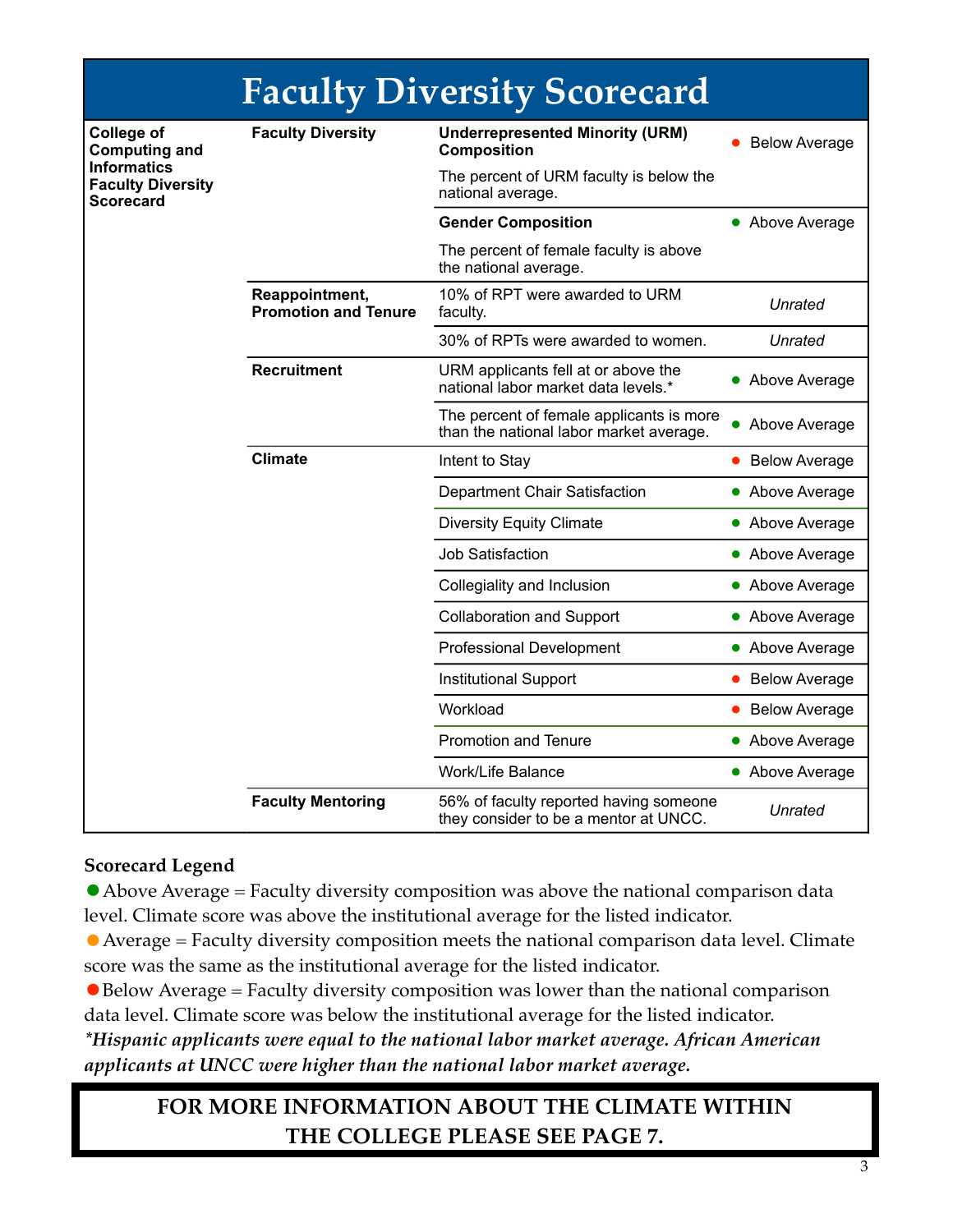## The College of Computing and Informatics Strategic Plan 2010-2015

The College of Computing and Informatics Strategic Plan 2010-2015 lists the following faculty development goals: To actively promote diversity among faculty, students, and staff in the curriculum; to create a flexible, responsive culture that uses effective review and assessment as the basis for improvement. The information contained within this scorecard and report provides a means for benchmarking progress towards these stated goals.

# Faculty Diversity

- 3% of faculty in the College of Computing and Informatics are underrepresented minorities,\* which is less than the national average of 5% for underrepresented minority Computer and Information faculty.
- 31% of faculty in the College of Computing and Informatics are female, which is greater than the national average of 17% for female Computer and Information faculty.

| <b>CCI Faculty Level, Gender &amp; Ethnicity Distribution 2012</b> |       |            |                                     |                     |       |                 |                  |
|--------------------------------------------------------------------|-------|------------|-------------------------------------|---------------------|-------|-----------------|------------------|
| Level                                                              |       | Gender     | <b>Ethnicity</b>                    |                     |       |                 |                  |
|                                                                    | Women | <b>Men</b> | <b>Non Resident</b><br><b>Alien</b> | African<br>American | Asian | <b>Hispanic</b> | <b>Caucasian</b> |
| Assistant<br>Professor                                             | 4     | 5          | 1                                   |                     | 3     | 0               | 4                |
| Associate<br>Professor                                             | 9     | 15         | 2                                   |                     | 8     | $\Omega$        | 13               |
| <b>Full Professor</b>                                              | 0     | 12         |                                     | 0                   | 4     | $\mathbf 0$     | 7                |
| Lecturer                                                           | 3     | 7          | 0                                   | 0                   | 0     | $\Omega$        | 10               |
| Other                                                              | 3     | 4          | 3                                   | 0                   |       | $\mathbf 0$     | 3                |
| <b>Total</b>                                                       | 31%   | 69%        | 11%                                 | 3%                  | 26%   | 0%              | 60%              |

\**Underrepresented minorities include African American and Hispanic faculty.*

*\*\* National data was collected from the National Science Foundation.* 

*\*\*\*The national average data used for comparison above draws specifically from data regarding computer and information scientist PhD holders employed within universities and 4 year colleges.*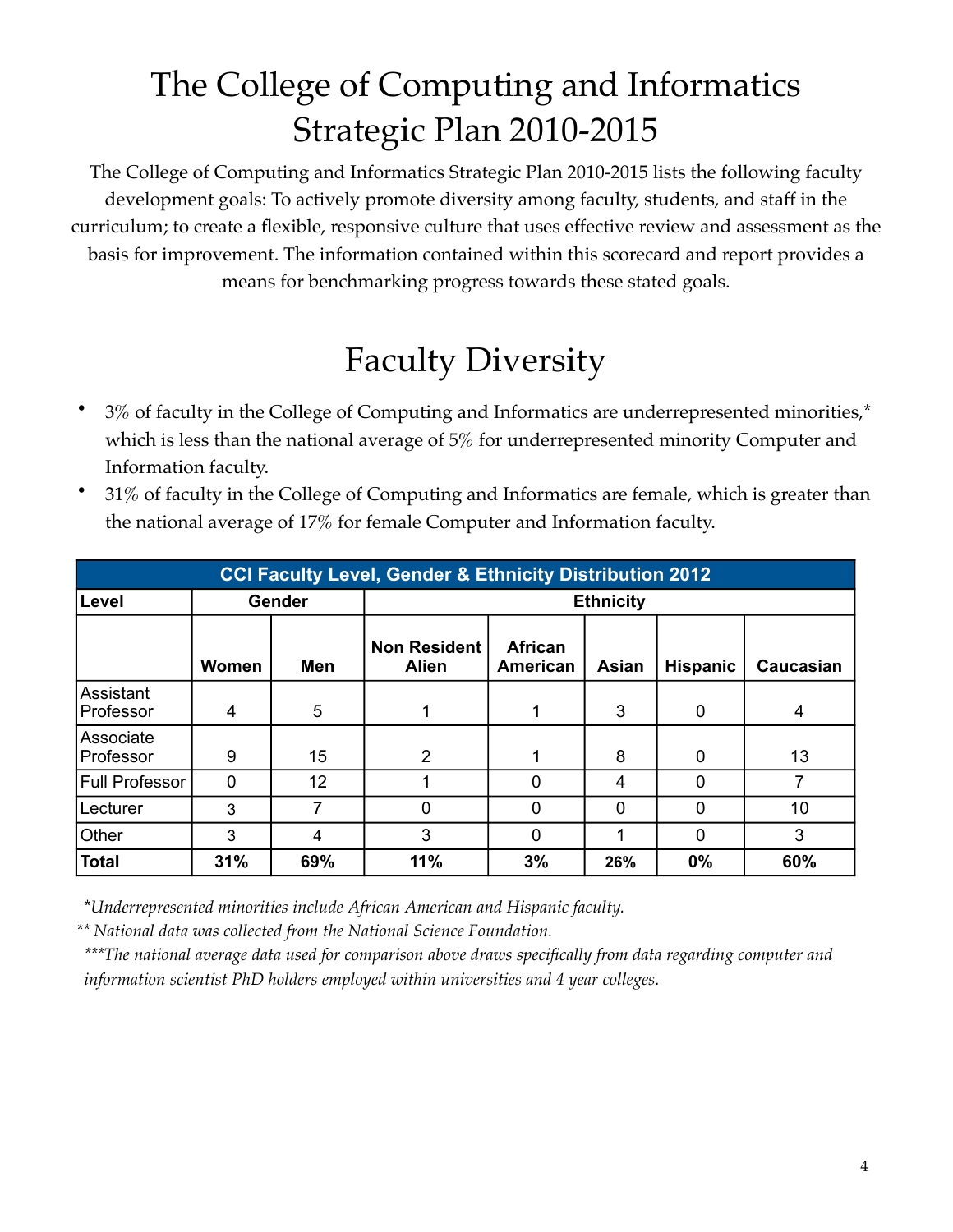## Reappointment, Promotion and Tenure

The data below provides an overview of the results from reappointment, promotion, and tenure decisions at the college level. This information can further be used to examine how these activities are impacting diversity within the College of Computing and Informatics and whether these decisions are contributing to the achievement of long term goals.

- 10% of reappointments, promotions, and tenure were given to underrepresented minorities\*.
- 30% of reappointments, promotions and tenure were given to women.
- All reviews were approved.

| <b>College of Computing and Informatics Approved Reviews by</b><br><b>Gender and Ethnicity 2012</b> |       |                        |                                                                     |     |    |     |  |
|-----------------------------------------------------------------------------------------------------|-------|------------------------|---------------------------------------------------------------------|-----|----|-----|--|
|                                                                                                     |       | # of Reviews by Gender | # of Reviews by Ethnicity                                           |     |    |     |  |
|                                                                                                     | Women | Men                    | <b>African</b><br>Asian<br>American<br><b>Hispanic</b><br>Caucasian |     |    |     |  |
| Reappointments                                                                                      |       |                        |                                                                     | 0   | 0  |     |  |
| Promotions                                                                                          |       | 2                      |                                                                     | 2   | 0  |     |  |
| Tenure at Rank                                                                                      | 2     |                        |                                                                     |     | 0  | 4   |  |
| <b>Total (10)</b>                                                                                   | 30%   | 70%                    | 10%                                                                 | 30% | 0% | 60% |  |

\**Underrepresented minorities include African American and Hispanic faculty.*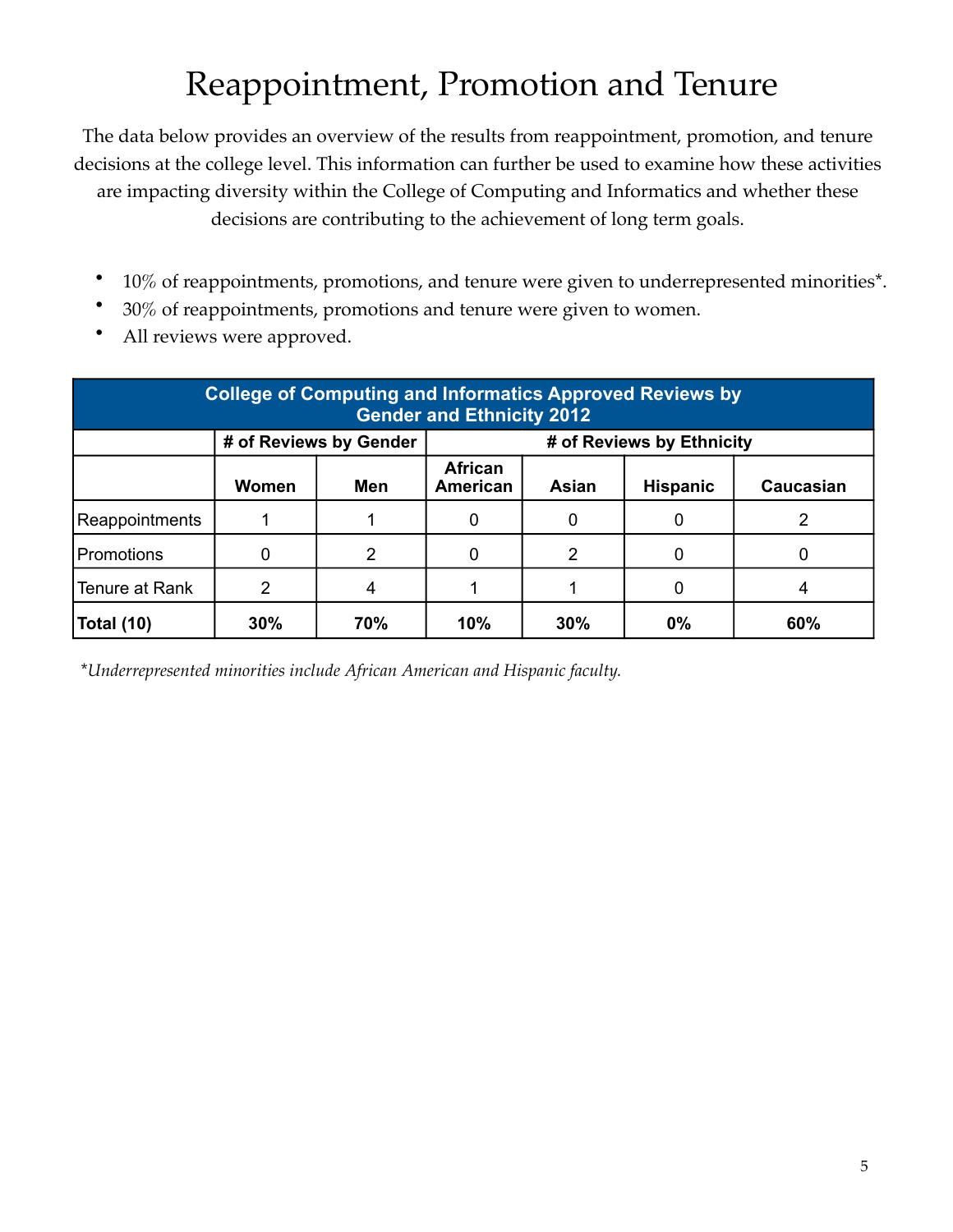## Faculty Recruitment

During the 2011-2012 academic year, the College advertised 3 faculty positions. For those, there were a total of 50 applicants. The gender and ethnicity distribution of the applicants is displayed below. Male and female applicants were balanced, but a majority of applicants were Caucasian (34%) or Asian (32%).

- 10% of applicants for positions within the College of Computing and Informatics were African American, compared to the national labor market average of 4% for Computing and Informatics.
- 2% of applicants for positions within the College of Computing and Informatics were Hispanic, which is equal to the national labor market average of 2% for Computing and Informatics.
- 42% of applicants for positions within the College of Computing and Informatics were female, which is substantially higher than the national labor market average of 24% for Computing and Informatics.

| 2011-2012 Applicant Gender |                                       |  |  |  |  |
|----------------------------|---------------------------------------|--|--|--|--|
| <b>Female</b>              | <b>Unspecified</b><br>Total #<br>Male |  |  |  |  |
|                            | າາ                                    |  |  |  |  |

| 2011-2012 Applicant Ethnicity |                                                                                                      |    |  |    |  |    |
|-------------------------------|------------------------------------------------------------------------------------------------------|----|--|----|--|----|
| <b>Total Minority</b>         | <b>African</b><br><b>Unspecified</b><br>Total #<br><b>Hispanic</b><br>Caucasian<br>American<br>Asian |    |  |    |  |    |
| າາ                            |                                                                                                      | 16 |  | 17 |  | 50 |

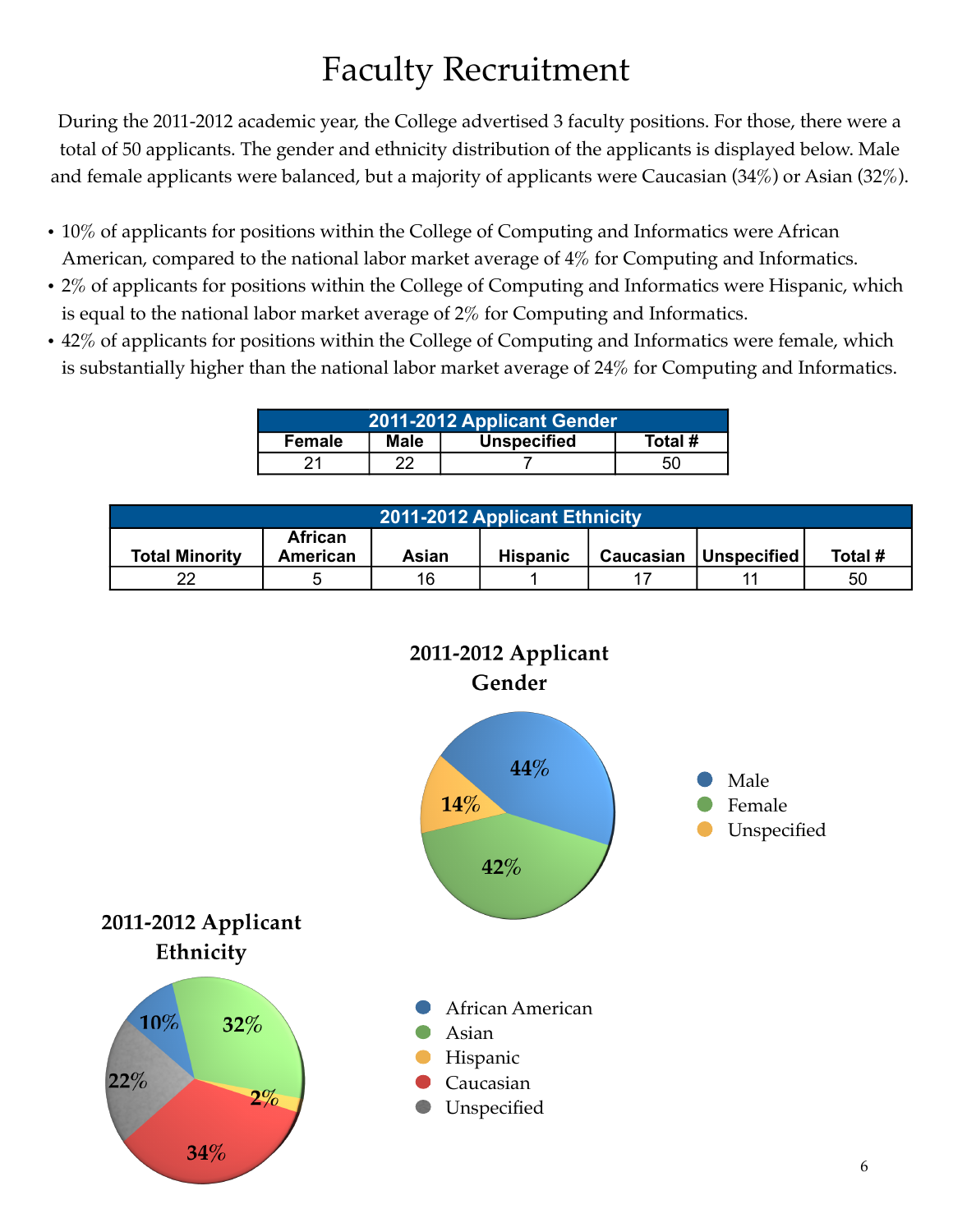#### College of Computing and Informatics Faculty Climate Survey Snapshot

**College of Computing and Informatics faculty who responded to the Spring 2013 ADVANCE Faculty Climate Survey reported higher satisfaction than the institutional average for eight constructs and reported lower satisfaction than the institutional average for three constructs.**

**Implications:** While most of the construct measures were scored positively, intent to stay, institutional support, and workload scored lower than the institutional average. This finding indicates room for improvement regarding the retention of faculty in the College of Computing and Informatics, as well as providing more support for faculty, especially regarding their workload.

**Summary:** The Faculty Campus Climate Survey among tenured and tenure track faculty in May 2013 was designed to measure overall job satisfaction, intent to remain at the university, work/ life balance, diversity equity climate, satisfaction with department chairs, and overall sense of community on campus. A total of 525 faculty across the university responded to the survey for an overall response rate of 24%. The College of Computing and Informatics faculty responses have been aggregated and compared to the overall institutional faculty responses below*.*

| <b>Faculty Climate Survey 2013 Construct Means</b> |                                                |                                 |                                   |  |  |  |  |
|----------------------------------------------------|------------------------------------------------|---------------------------------|-----------------------------------|--|--|--|--|
| <b>Survey Construct Measure</b>                    | <b>College of Computing</b><br>and Informatics | <b>Institutional</b><br>Average | <b>Did Not Specify</b><br>College |  |  |  |  |
| Intent to Stay                                     | 2.67                                           | 2.92                            | 2.96                              |  |  |  |  |
| <b>Department Chair Satisfaction</b>               | 3.04                                           | 2.19                            | 1.55                              |  |  |  |  |
| Diversity Equity Climate*                          | 4                                              | 0.75                            | 0.74                              |  |  |  |  |
| <b>Job Satisfaction</b>                            | 3.11                                           | 3.06                            | 3.11                              |  |  |  |  |
| Collegiality & Inclusion                           | 3.8                                            | 3.52                            | 3.34                              |  |  |  |  |
| <b>Collaboration &amp; Support</b>                 | 3.27                                           | 3                               | 3.02                              |  |  |  |  |
| <b>Professional Development</b>                    | 3.08                                           | 3.06                            | 3.03                              |  |  |  |  |
| Institutional Support                              | 3.03                                           | 3.12                            | 3.11                              |  |  |  |  |
| Workload                                           | 2.08                                           | 2.89                            | 3.03                              |  |  |  |  |
| <b>Promotion &amp; Tenure</b>                      | 3.44                                           | 3.1                             | 3.11                              |  |  |  |  |
| <b>Work/Life Balance</b>                           | 3.11                                           | 3.08                            | 3.02                              |  |  |  |  |

\* *The diversity climate construct was measured as between 0 and 1. Scores closer to one are viewed as more favorable environments for diversity.*

The column labeled "Institutional Average" includes scores of respondents who did identify their college in the climate survey. Scores in the "Institutional Average" column include all respondents Scores to the right labeled "Did Not Specify College" are the scores of only those respondents who did not report their college in the climate survey.